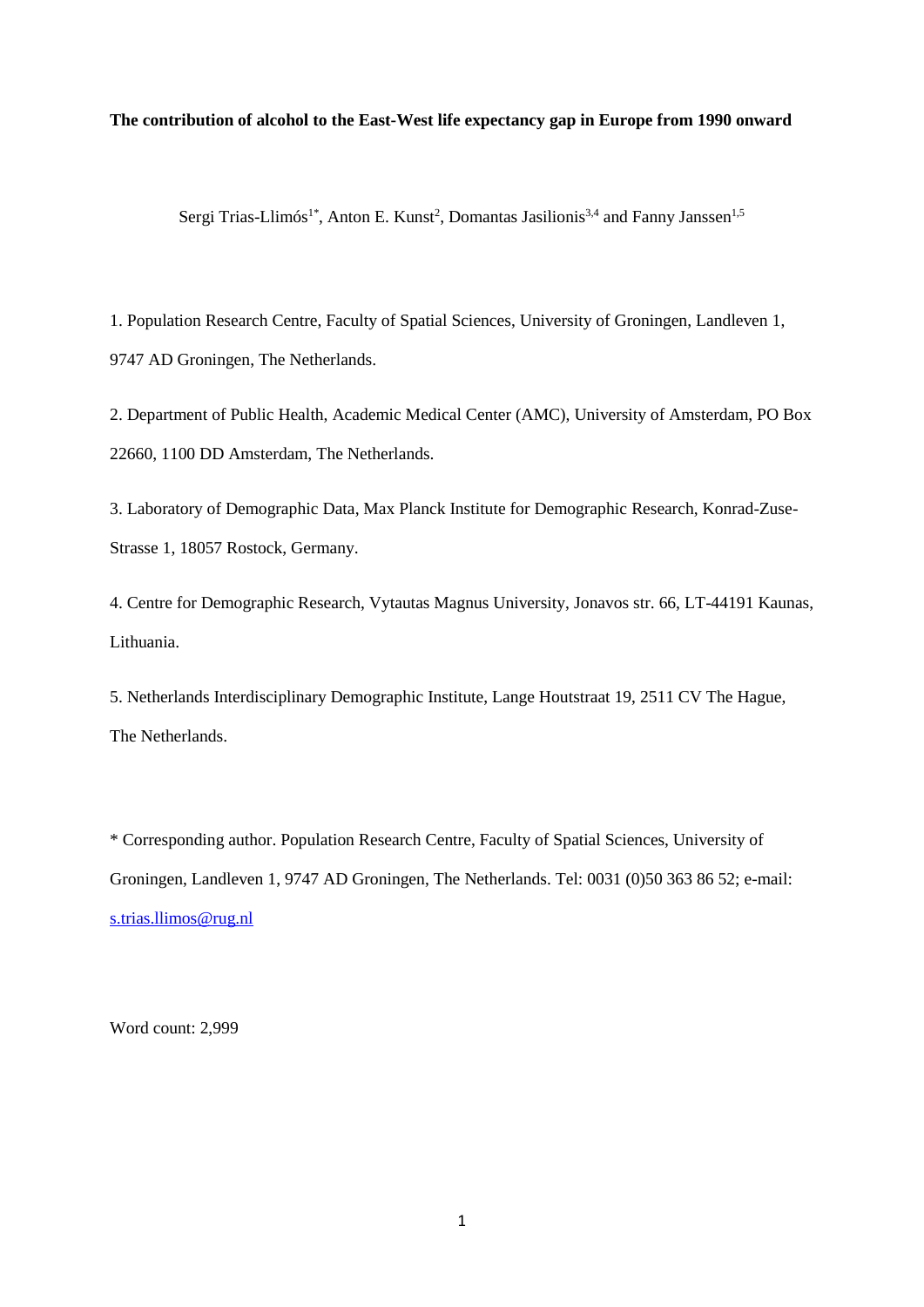# **Key messages**:

- The impact of alcohol on life expectancy differences over time in Europe is unknown.
- Alcohol contributed substantially to the East-West life expectancy gap in Europe, especially among men and in Russia, Belarus, and Ukraine.
- The contribution of alcohol to the East-West life expectancy gap in Europe increased from 1990 to 2005.
- Recent declines in alcohol-attributable mortality in CEE countries, fed by declines in alcohol consumption, have contributed to mortality convergence across Europe.
- Further gains in life expectancy in CEE countries and in life expectancy convergence across Europe can be achieved partly by tackling excessive alcohol consumption in CEE countries and reducing differences in drinking patterns.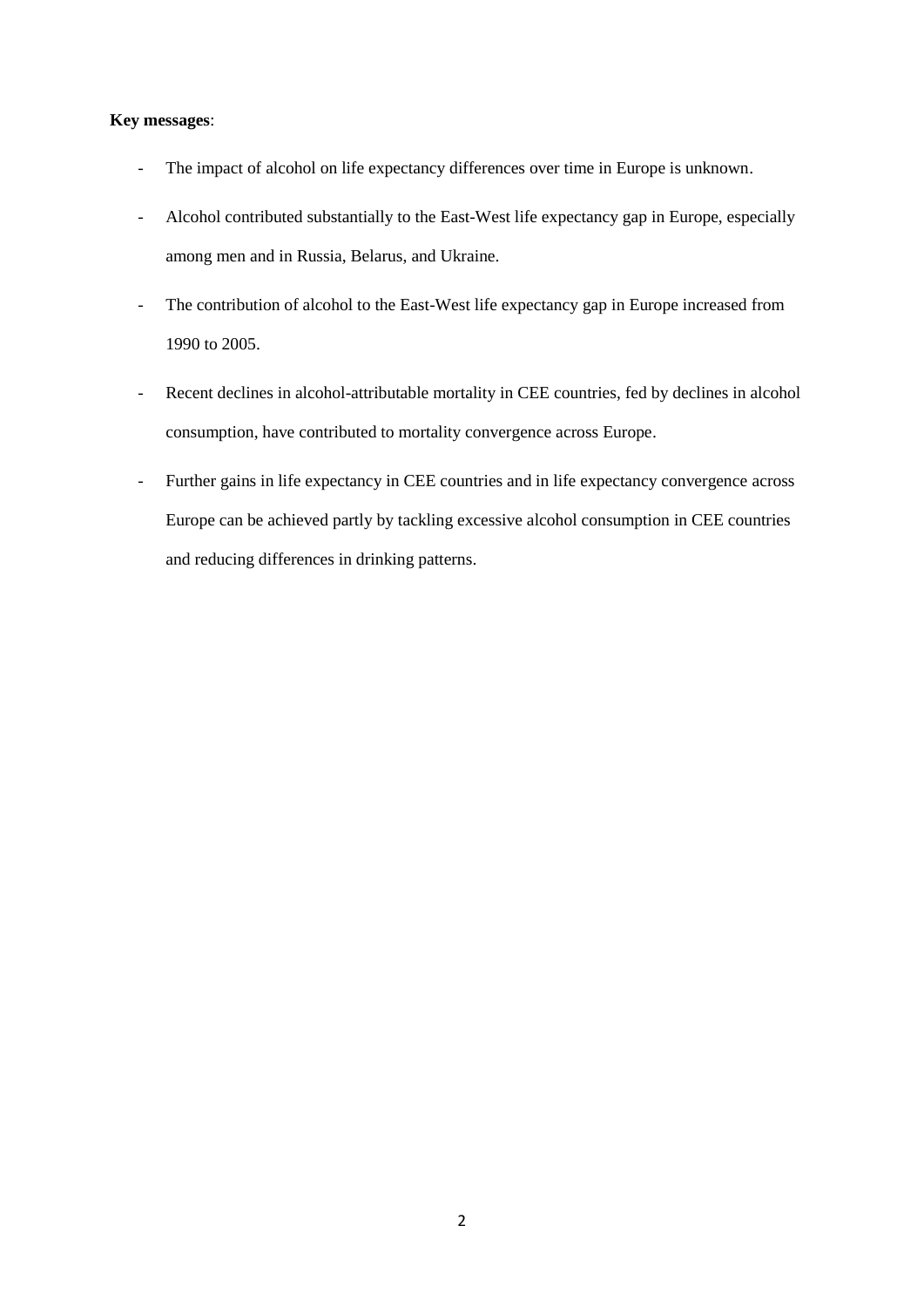### **Abstract (249 words)**

Background: Central and Eastern European (CEE) countries have lower life expectancies and higher alcohol-attributable mortality than Western European countries. We examine the contribution of alcohol consumption to mortality across Europe, and specifically to the East-West life expectancy gap from 1990 onward.

Methods: We retrieved alcohol-attributable mortality rates (GBD Study 2013) and all-cause mortality rates (Human Mortality Database) by age and sex for nine CEE countries and for the EU-15 countries. We assessed country-specific potential gains in life expectancy (PGLE) by eliminating alcoholattributable mortality using associated single decrement life tables. We decomposed the life expectancy differences between each CEE country and the EU-15 population-weighted average for 1990-2012/13 into alcohol-attributable and non-alcohol-attributable mortality.

Results: In 2012/13, the PGLE for men and women were, respectively, 2.15 and 1.00 years in the CEE region and 0.90 and 0.44 years in the EU-15 region. The contribution of alcohol to the East-West gap in life expectancy was largest among men in Russia (2.88 years (UI: 1.57-4.06)), Belarus (3.70 years (UI: 1.75-5.45)), and Ukraine (2.47 years (UI: 0.90-3.88)). The relative contributions increased in most of the countries between 1990 and 2005 (on average, from 17.0% to 25.4% for men, and from 14.7% to 22.5% for women), and declined thereafter (20.2% for men and 20.5% for women in 2012/13).

Conclusions: Alcohol contributed substantially to the East-West life expectancy gap in Europe, and to its increase (1990-2005) and decline (2005 onward). Diminishing alcohol consumption in CEE countries to Western European levels can contribute to mortality convergence across Europe.

**Keywords**: Alcohol, life expectancy, East-West gap, mortality, Europe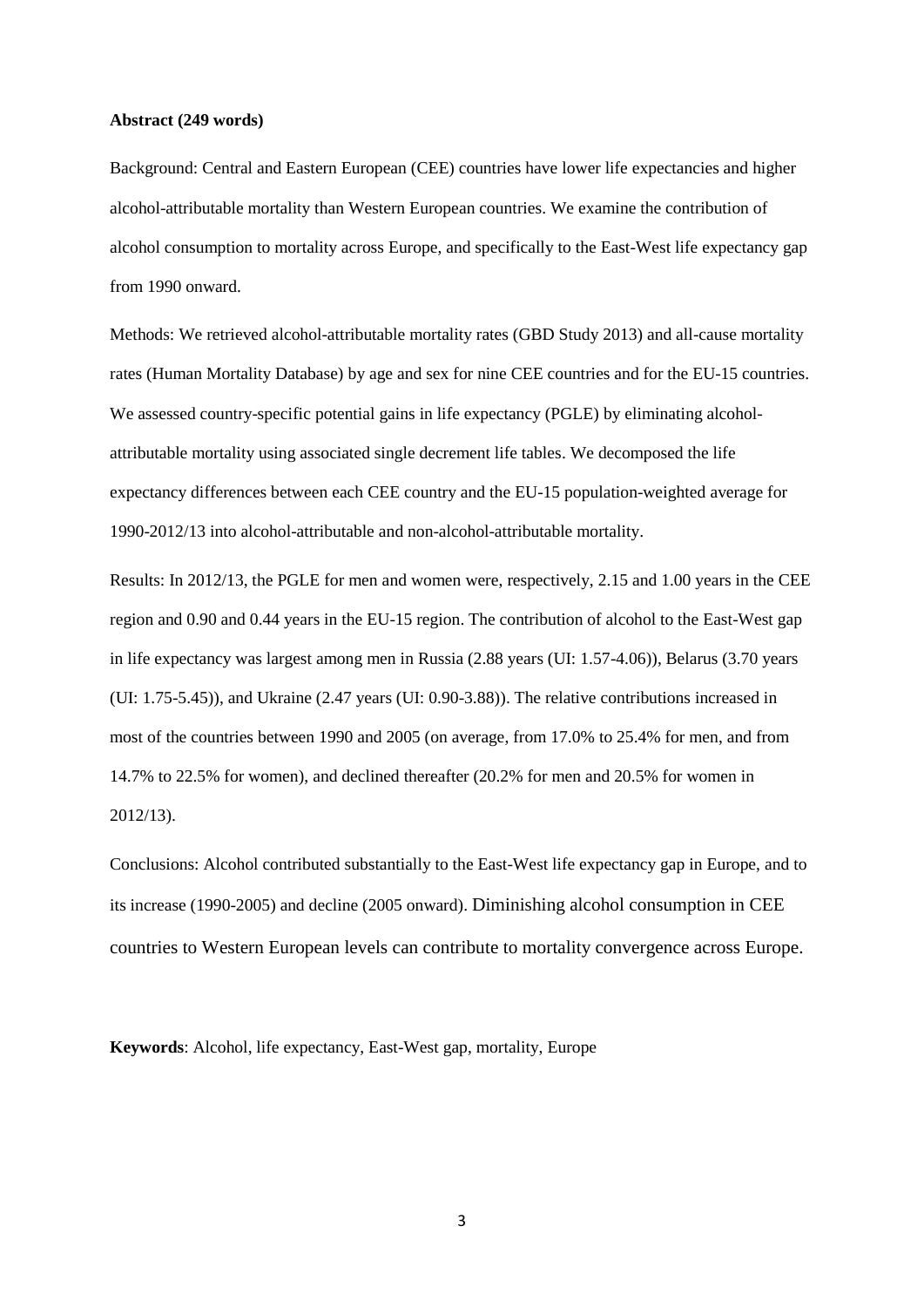# **Introduction**

Levels of alcohol consumption are higher in Europe than elsewhere in the world [1], and excess alcohol consumption is the third-leading cause of premature death in the EU [2]. Both alcohol prevalence and alcohol-attributable mortality levels differ substantially across Europe, with Eastern European countries experiencing higher levels of alcohol-attributable mortality than Western European countries [1,3-5]. Eastern European also perform worse than Western European in terms of overall mortality and life expectancy, with countries in the East having lower life expectancies and more irregular trends than countries in the West [6,7]. The marked East-West differences in both alcohol-attributable mortality (e.g. [4]) and life expectancy (e.g. [7]) suggest that alcohol contributes substantially to life expectancy differentials. Understanding the potential contribution of alcohol to the East-West life expectancy gap, and how it might be changing over time, is important for informing health policies aimed at reducing inequalities in mortality between countries.

Most of the previous research on the East-West mortality gap was based on analyses of broad groups of diseases (e.g. [6,8-11]), and showed that cardiovascular diseases and injuries were the main contributors to this life expectancy gap [6,8,10,12,13]. Because mortality from cardiovascular diseases and injuries is closely related to alcohol consumption in Eastern Europe [13-16], several authors have postulated that alcohol is one of the main drivers of mortality and mortality differences across Europe (e.g. [8,17-22]).

The actual impact of alcohol on life expectancy levels and trends has been assessed in few countries (e.g. [23,24]), and only once on East-West life expectancy levels [6]. This study by Zatoński estimated that in 2002 the contribution of alcohol to the life expectancy differences between the old and the new EU countries ranged from between 3% and 33% among men and between -8% and 22% among women [6].

However, for non-EU countries the size of this gap remains unknown. When studying alcoholattributable mortality across Europe, it is essential that Russia and other former Soviet countries are included, because relative to the EU countries, these countries have lower life expectancy levels and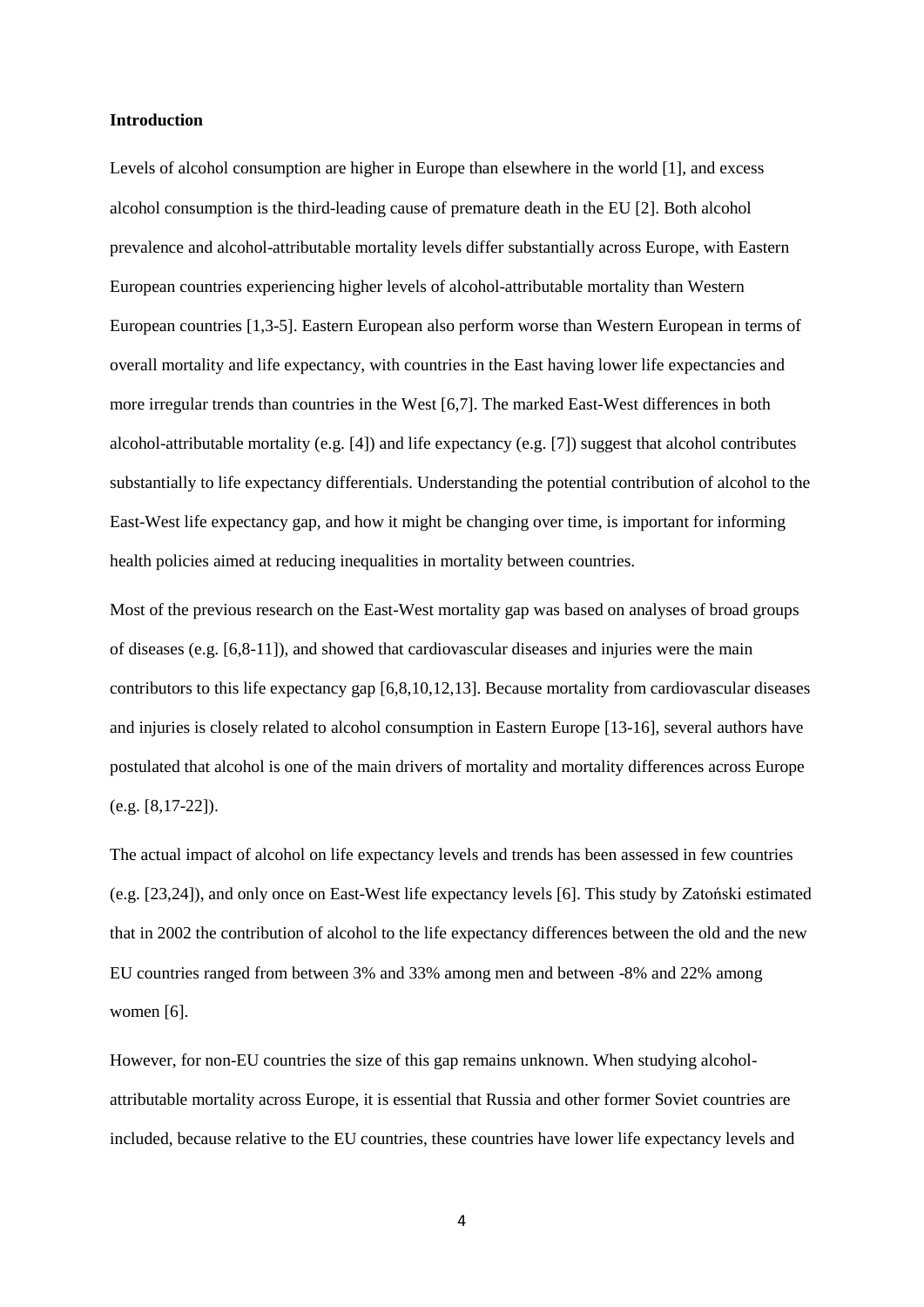more irregular life expectancy trends [7], riskier drinking patterns [25], and higher levels of alcoholrelated mortality [26].

In addition, it is unknown how the contribution of alcohol to East-West differences in life expectancy levels has developed in recent years. This is particularly interesting because of the East-West countryspecific differences in life expectancy trends. Whereas life expectancy levels have gradually increased in Western Europe, in Eastern Europe they actually declined or stagnated from 1986 onwards. Increases reoccurred in central European countries around 1990, in the Baltic states in 1995 [7], but in the other former Soviet countries from 2005 onwards [27]. This has led to divergence in mortality until 2005, followed by convergence [28]. In this context, examining the relative importance of alcohol may provide insights into the determinants of mortality disparities across Europe.

Our aim is to examine the impact of alcohol consumption on mortality in 24 European countries, and its contribution to the East-West life expectancy gap from 1990 onward.

## **Data and Methods**

### *Settings*

We studied the EU-15 countries as representative of Western Europe, and nine Central and Eastern European (CEE) countries: Belarus, the Czech Republic, Estonia, Hungary, Latvia, Lithuania, Poland, Russia, and Ukraine.

#### *Data*

Alcohol-attributable mortality rates, with their corresponding 95% uncertainty intervals (UI), were retrieved from the Global Burden of Disease Study 2013 (GBD) by country, five-year age group (up until 80+), sex, and year (1990, 1995, 2000, 2005, 2010, and 2013) [29,30]. The GBD estimates include deaths due to causes wholly-attributable to alcohol and they estimated the proportions of deaths due to causes partly-related to alcohol using alcohol prevalence and dose-specific relative risks (for further detail, see [30,31]).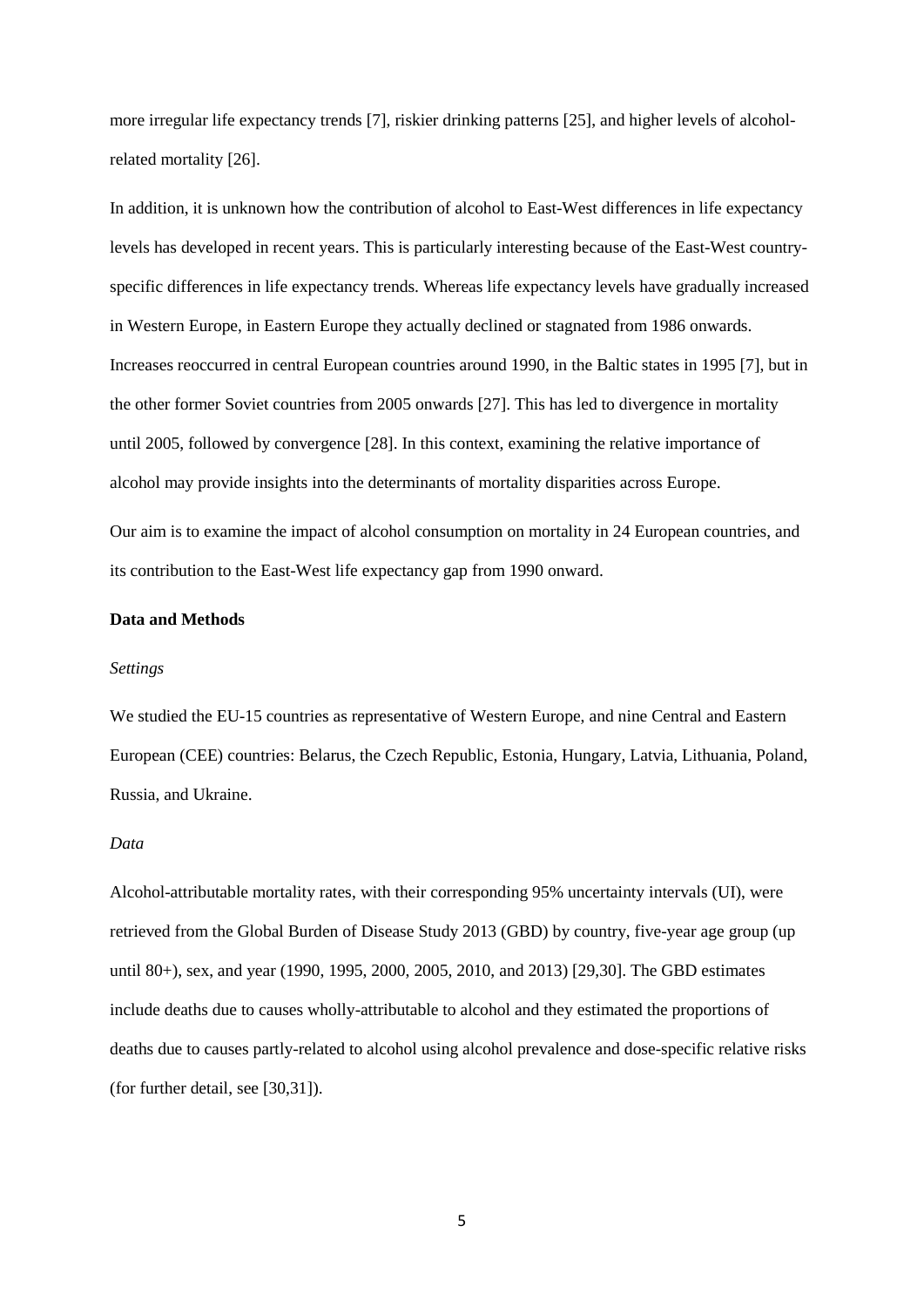All-cause mortality data by country, year, and five-year age group were retrieved from the Human Mortality Database (HMD) [32]. We used 2012 all-cause mortality data (data for 2013 were not available for all countries) and 2013 alcohol-attributable mortality data to obtain results for 2012/13. *Methods* 

The analyses were performed separately by sex, using five-year age group data (up to 110+). We applied the alcohol-attributable death rate for 80+ to the age groups from age 80 onward.

Life expectancies at birth  $(e_0)$  were calculated for each country using standard life table techniques [33]. To visualize the geographical differences, we mapped  $e_0$  and age-standardized alcoholattributable mortality for European countries for 2012 and 2013, respectively.

To estimate the contribution of alcohol to life expectancy in each individual country in 2012/2013, we applied associated single decrement life tables (ASDLT) [33] to non-alcohol-attributable mortality obtained by subtracting alcohol-attributable mortality from all-cause mortality. Comparing  $e_0$  from the ASDLT with the original e<sub>0</sub>, we obtained potential gains in life expectancy (PGLE) by eliminating alcohol-attributable mortality.

To estimate the East-West life expectancy gap by year, we calculated an average life expectancy for Western Europe using the total death counts and exposures from EU-15 countries, and subtracted from these population-weighted averages the life expectancies of each individual CEE country.

To estimate the contribution of alcohol to the East-West life expectancy gap, we used the decomposition technique by Andreev et al. [34]. This involved 1) decomposing the differences in life expectancy into the contribution of each age-specific group [34], 2) decomposing these age-specific contributions into the contribution of alcohol-attributable mortality and the contribution of nonalcohol-attributable mortality by multiplying the age-specific contributions by the relative importance of alcohol to total mortality differences in each age group, and 3) summing up the age-specific contributions of alcohol- and non-alcohol attributable mortality. The upper and lower 95% uncertainty intervals (UI) were obtained using the 95% UI data from CEE countries. All of the data analyses were performed using R 3.2.4 [35] in R studio 0.99.893 [36].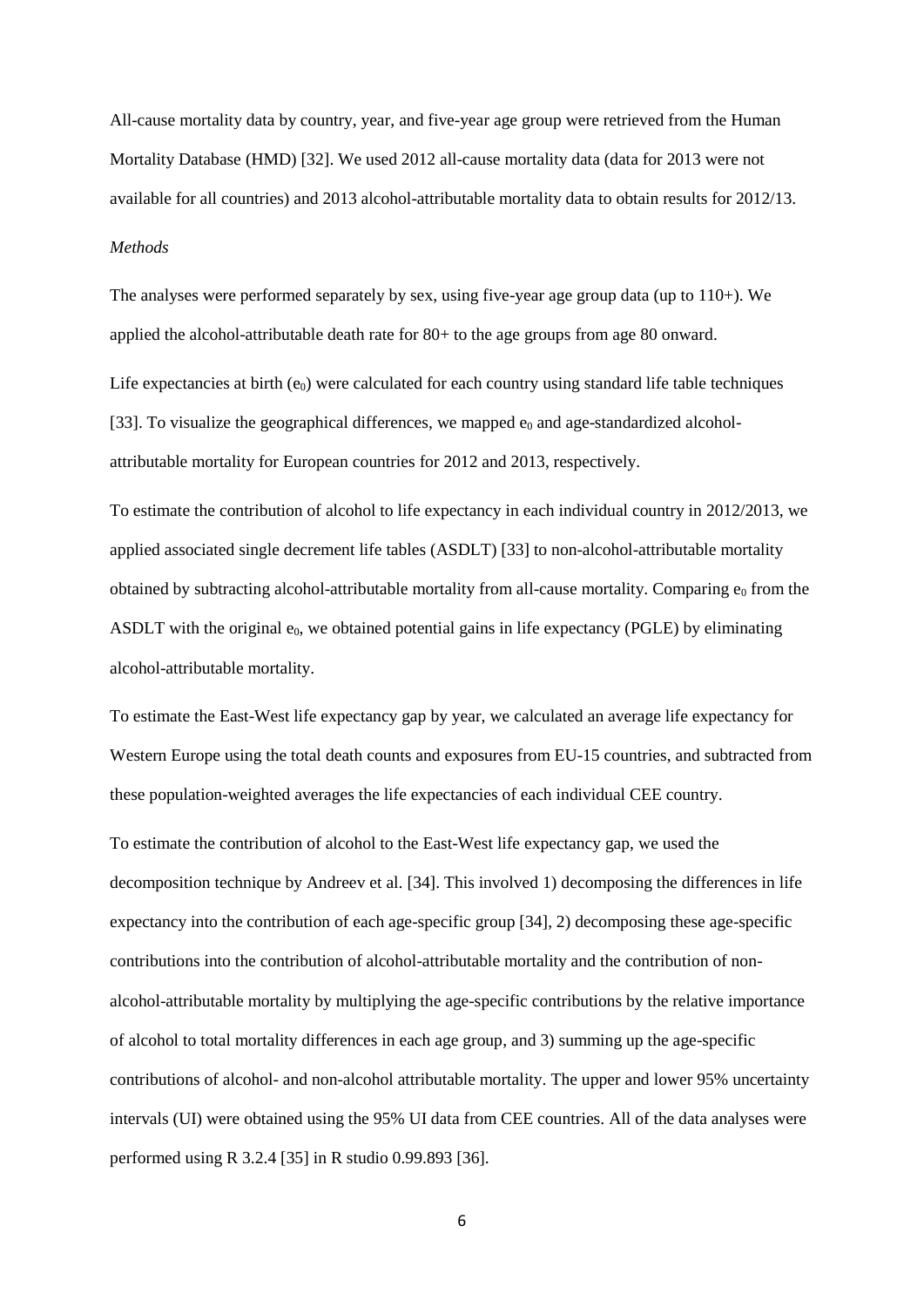# **Results**

### *Descriptive results*

Across Europe, the age-standardized alcohol-attributable mortality rates were higher for men than for women. For both men and women, these rates were higher in most of the CEE countries than in the Western European countries in 2013 (Figure 1A). This pattern persisted over the period 1990-2013 (Supplementary Table 1). Life expectancies in 2012 displayed the same patterns (but inversed), and all of the Western European countries had higher life expectancy levels than the CEE countries (Figure 1B) across the period 1990-2012 (Supplementary Figure 1).

<Figure 1 around here>

In 2012/2013 in Western Europe, the average PGLE after alcohol-attributable mortality was eliminated was 0.90 years among men, ranging from 0.51 years (UI: 0.16-0.86) in Sweden to 1.43 years (UI: 1.10-1.76) in Portugal (Figure 2). Among women in Western Europe, the average PGLE was 0.44 years, ranging from 0.24 years (UI: -0.03-0.47) in Greece to 0.57 years (UI: 0.24-0.85) in Denmark. Among men in Eastern Europe, the average PGLE was 2.15 years, ranging from 1.13 years (UI: 0.75-1.47) in the Czech Republic to 3.59 years (UI: 2.14-5.10) in Belarus. The average PGLE among Eastern European women was 1.00 years, ranging from 0.38 years (UI: 0.07-0.64) to 2.38 years (UI: 1.19-3.75). Over the period 1990-2012/13, the PGLE were generally higher in the CEE countries than in the Western European countries (Supplementary Tables 2 and 3).

<Figure 2 around here>

In 2013 the sizes of the life expectancy gaps between Eastern European countries and the average Western European level (78.7 years among men, 83.7 years among women) ranged from almost four to 15 years among men and from 2.5 to eight years among women (Figure 3). The contribution of alcohol to the East-West difference in life expectancy was greater in Russia, Belarus, and Ukraine than in any of the other countries (Figure 3). Among men, it was 3.70 years (UI: 1.75-5.45) in Belarus, 2.88 years (UI: 1.57-4.06) in Russia, and 2.47 years (UI: 0.90-3.88) in Ukraine. The average across the other analyzed countries (the Czech Republic, Estonia, Hungary, Latvia, Lithuania, and Poland) was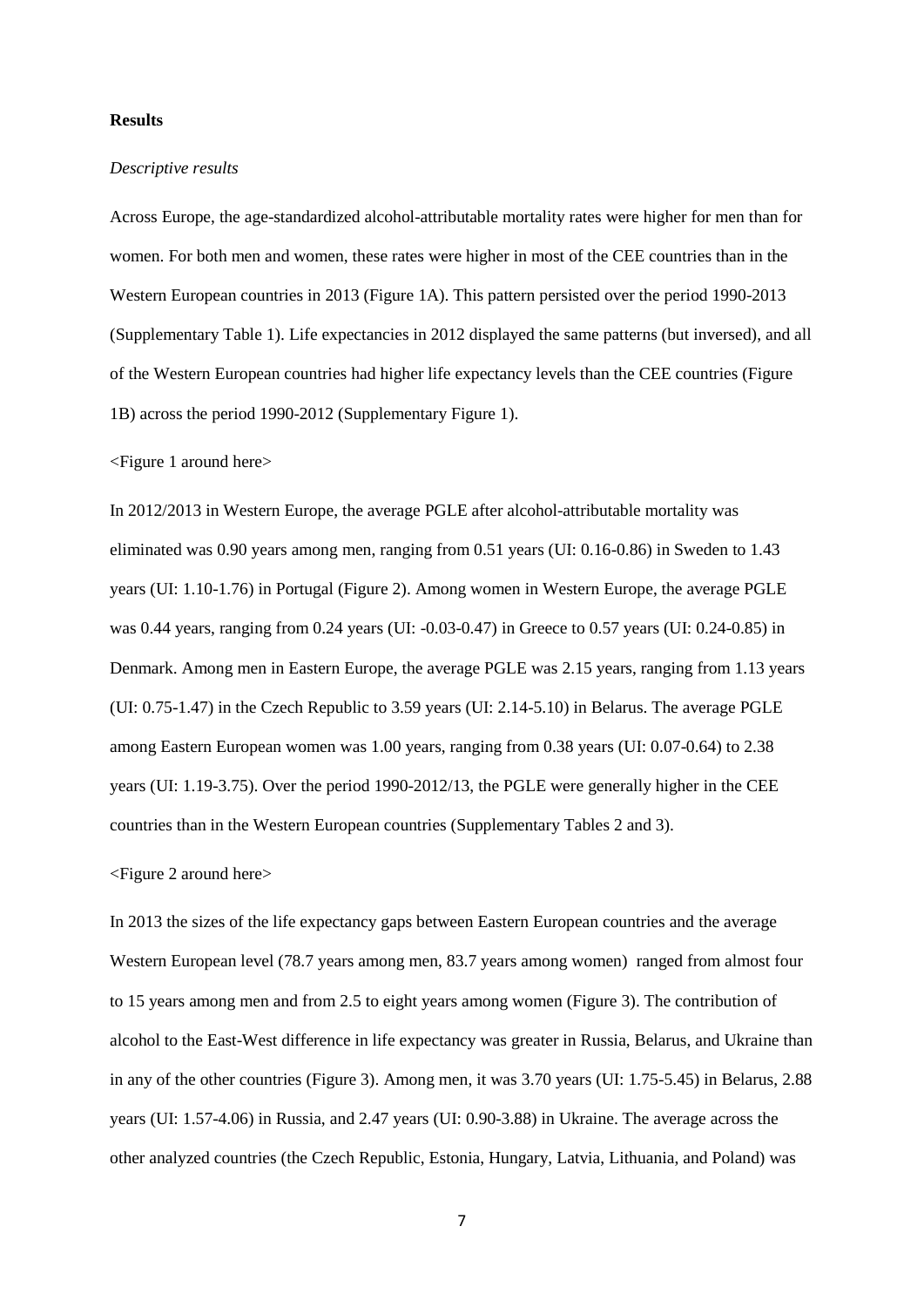smaller, but still positive at 1.23 years. Among women, the gap was 2.14 years (UI: 1.01-3.24) in Belarus, 1.74 years (UI: 0.95-2.53) in Russia, and 1.67 years (UI: 0.62-2.60) in Ukraine.

<Figure 3 around here>

In 2012/13, the contributions of alcohol to the life expectancy differences between individual CEE countries and Western Europe were at or above 20% in Russia, Belarus, and Ukraine for both sexes (Figure 4 and Supplementary Table 4). In all of the other CEE countries, the contributions of alcohol were between 10% and 20% among men, and around or below 10% among women.

The relative contributions of alcohol to the life expectancy gap increased between 1990 and 2005 from 17.0% to 25.4% among men and from 14.7% to 22.5% among women (population-weighted averages). Increases in the contributions of alcohol were observed in most of the countries over the period 1990-2005, except in Belarus and Hungary. Since 2005 the contribution of alcohol to life expectancy differences has been (slightly) declining in all of the CEE countries, except in Belarus and Poland, in 2012/13 the average contribution across the CEE countries had reached 20.2% among men and 20.5% among women.

<Figure 4 around here>

## **Discussion**

## *Summary of results*

In 2012/2013, the impact of alcohol on life expectancy was substantial, and was greater in the CEE countries (2.15 and 1.00 years of PGLE for men and women, respectively) than in the Western European countries (0.90 and 0.44 years). This impact differed greatly within the CEE region, and was largest among men in Belarus, Russia, and Ukraine. In most of the CEE countries, the relative contribution of alcohol to the East-West gap in life expectancy increased between 1990 and 2005 (on average, from 17.0 to 25.4% among men and from 14.7% to 22.5% among women), but declined thereafter, falling to 20.2% among men and 20.5% among women in 2012/13. Recently, the relative contribution of alcohol among men has been relatively similar across the countries, whereas among women it has been larger in Belarus, Russia, and Ukraine.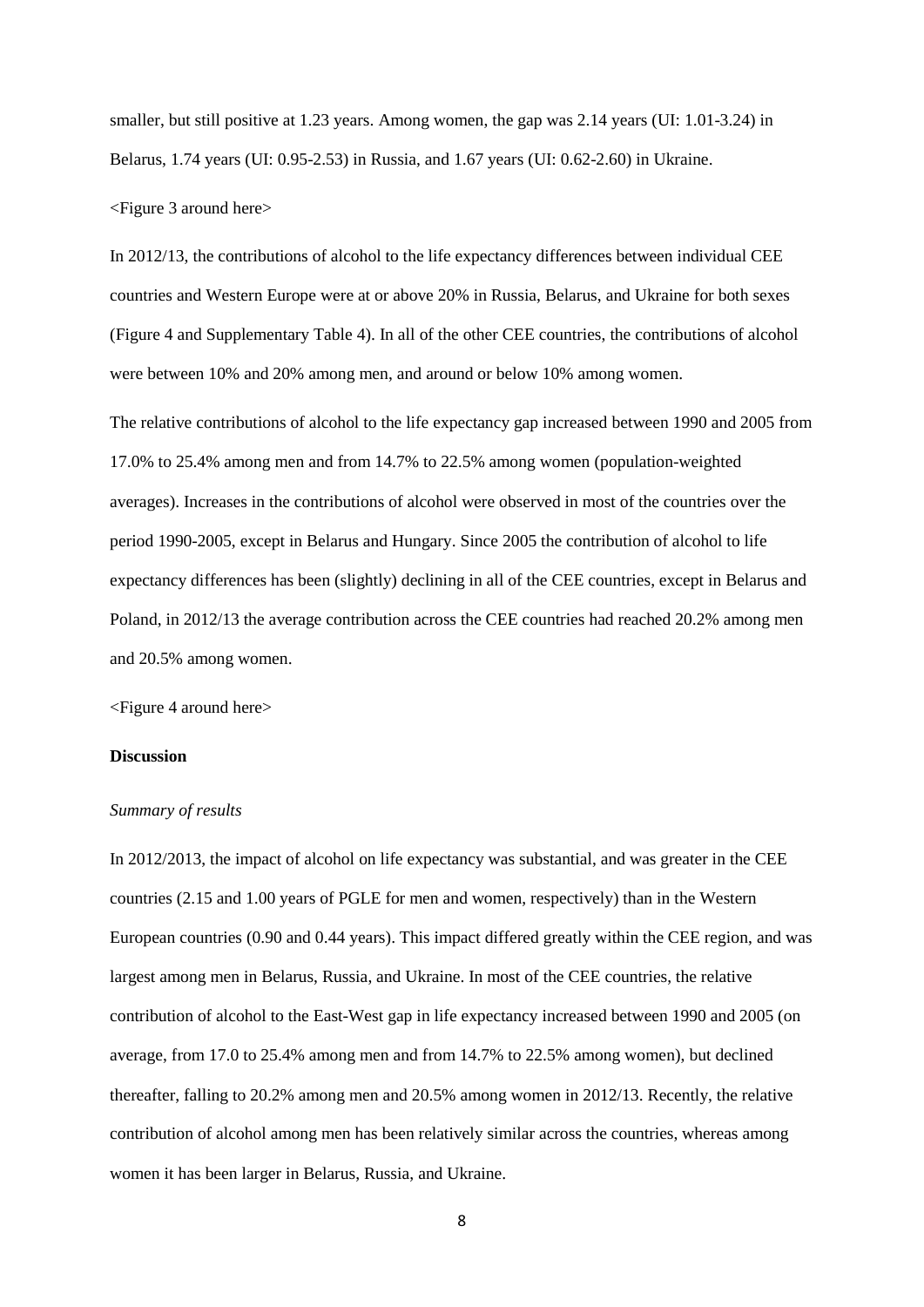# *Evaluation of data*

The study used harmonized, uniformly calculated, and comparable mortality data across countries from the Human Mortality Database (HMD) [37]. The data on deaths were nearly complete for all of the countries under study. To ensure the accuracy and consistency of the data, the HMD adjusted the raw population data for the CEE countries [38].

The estimation of alcohol-attributable mortality is a challenge for researchers, as death certificates provide information on the so-called "underlying cause of death" (e.g., heart disease, cancer, or a digestive disease), but not on conditions underlying the occurrence of disease and injuries, such us excessive alcohol consumption. We have carefully considered different approaches for estimating alcohol-attributable mortality. In addition to using the Global Burden of Disease (GBD) approach, we considered two cause-of-death approaches: an approach that only takes into account the main diseases that are wholly attributed to alcohol consumption, as well as liver cirrhosis; and the Health for All-Database (HFA-DB) approach. The first method clearly underestimates alcohol-attributable mortality (Figure 5), because much of the impact of alcohol on health and mortality outcomes is channeled through diseases and injuries that are not caused solely by alcohol [39].The HFA-DB approach is based on strong assumptions, such as that all external deaths are due to alcohol. Meanwhile, the GBD estimates include both deaths due to conditions that are wholly attributable to alcohol and a share of deaths due to conditions that are partly attributable to alcohol.

## <Figure 5 around here>

The estimation of alcohol-attributable mortality from diseases that are partly attributable to alcohol depends on the quality of alcohol prevalence data and on the relative risks used (e.g. [40,41]). Alcohol prevalence was estimated by the GBD using alcohol consumption per capita data, adjusted for unrecorded consumption (using a correction factor from WHO); and country survey data that provide information on the distribution of alcohol consumption according to sex and age [30]. Although this approach is sophisticated, and that enormous efforts have been made by Rehm and colleagues, the use of different sources of data for different countries and over time—which vary in their levels of completeness and accuracy—may have influenced our results. Thus, the GBD estimates are less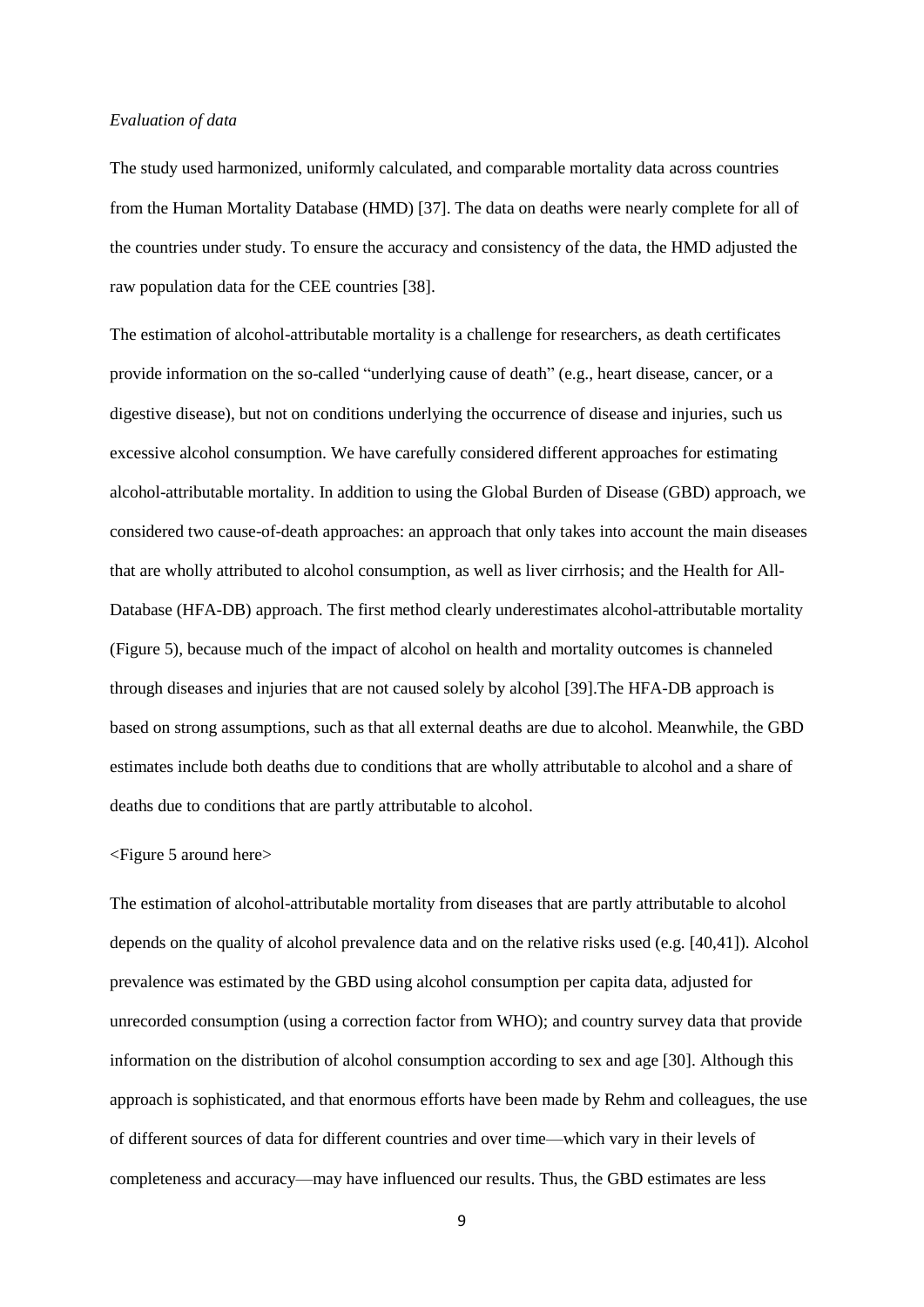reliable in countries with large shares of unreported alcohol consumption (Russia, Ukraine and Belarus), because of the inherent uncertainty of unrecorded alcohol consumption estimates.

In terms of the RRs, it should be noted that the GBD used Russian sex-specific RRs [11] for the most important causes of death partly attributable to alcohol for Russia, Belarus, and Ukraine; for all of the estimations from 1990 to 2013 [30]; and for the Baltic states in 1990 (Max Griswold, personal communication, August 13, 2016). This was done to account for differences in the risk of dying from alcohol-related causes of death [11].

However, Russian-specific RR have several important limitations, as already discussed by Shield and Rehm [42]. Additional analysis in which we compared the GBD estimates with cause-specific alcoholattributable mortality approaches (Figure 5) revealed that the GBD estimates for women—but not for men—are much higher in Russia, Belarus and Ukraine from 1990 to 2013. In addition, trends for women in Baltic states revealed high and unlikely differences between 1990 and 1995. Especially among women in the countries where Russian-specific RR were applied we, therefore, should be cautious about the estimates. Overall time trends seem only affected for Baltic states in 1990-95.

### *Comparison of results*

The only previous study that formally assessed the contribution of alcohol to life expectancy differences across European countries found that in 2002 the contribution of alcohol to the differences between new and the old EU countries (ages 20-64) was 25% among men and 6% among women [6]. Our all-age are similar for men (weighted average of 22.1% in 2000 and 25.4% in 2005), but higher for women (18.2% and 22.5%). Differences in mortality age ages above 65 have limited impact on the overall contribution to life expectancy differences across countries. Therefore, we do not expect the use of different age groups to have a big influence, although we recognize our results may be slightly higher because of the use of all age groups. Moreover, both studies used similar methods to estimate alcohol-attributable mortality, except that we used more recent attributable fractions. A main difference is that we included Russia, Ukraine and Belarus, where levels of alcohol-attributable mortality are especially high for women.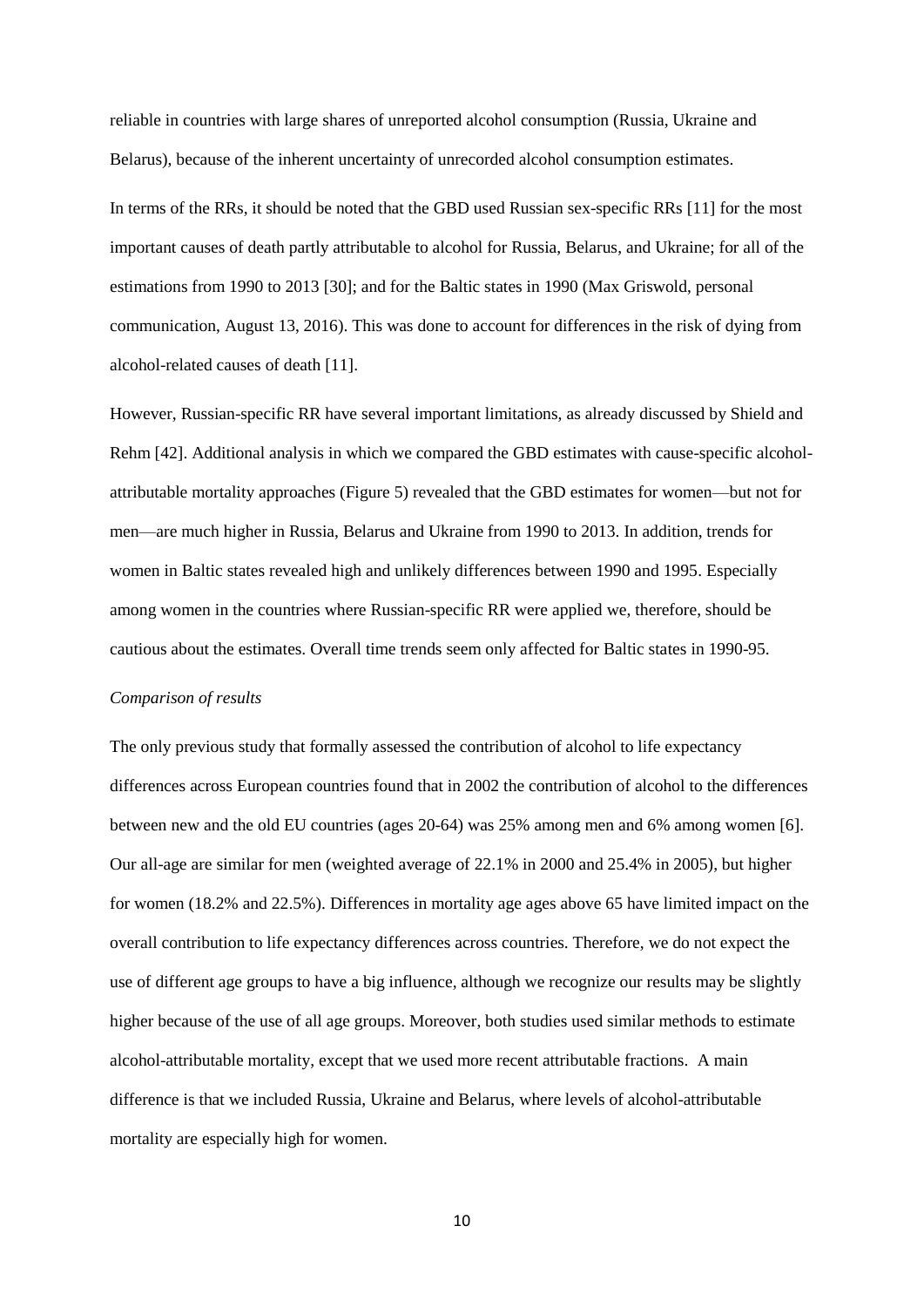### *Discussion of results*

Our findings for 2012/13 that alcohol had a greater impact on life expectancy in the CEE countries than in the Western European countries, and that alcohol therefore made a positive contribution to the East-West differences in life expectancy, are likely related to the demonstrable East-West differences in alcohol consumption. In 2010, the recorded levels of alcohol consumption were higher in CEE than in Western Europe (Supplementary Figure 2). In addition, Eastern European countries had higher shares of unreported consumption and riskier drinking patterns [1,44-46]. Both the total amounts of alcohol consumed and the binge drinking prevalence levels are especially high among men, and in Russia, Belarus, and Ukraine [1].

The increase in the relative contribution of alcohol to the East-West life expectancy gap until 2005 might in principle have occurred because the East-West gap in life expectancy itself decreased. . However, this gap increased until 2005 [47]. Therefore, the increasing contribution is likely to be linked to trends in alcohol consumption.

In the 1990s and the early 2000s, alcohol consumption increased in the former Soviet republics (e.g. [1,48]). For example, the recorded levels of pure alcohol consumption per person per year in Russia increased from around eight liters in 1990 to around 11 liters in 1995 and to 12 liters in 2006 [48], and similar increases are observed for unrecorded alcohol consumption in the early 1990s and 2000s [49,50]. This rise in alcohol consumption in the early 1990s likely occurred because the anti-alcohol measures implemented by Gorbachev were phased out during a severe health and socioeconomic crisis. In that context, alcohol consumption kept increasing in most former Soviet republics until around mid-2000. In Central Europe, the socioeconomic and health circumstances were much more favorable, and alcohol consumption stagnated in Czech Republic and Poland in the 1990s, whereas it kept moderately declining in Western Europe [1].

From around 2005 onward, the relative contribution of alcohol to the East-West life expectancy gap declined. This development occurred in the context of overall mortality convergence [28] and a decline in alcohol consumption in the CEE region. Between 2007 and 2010 pure alcohol consumption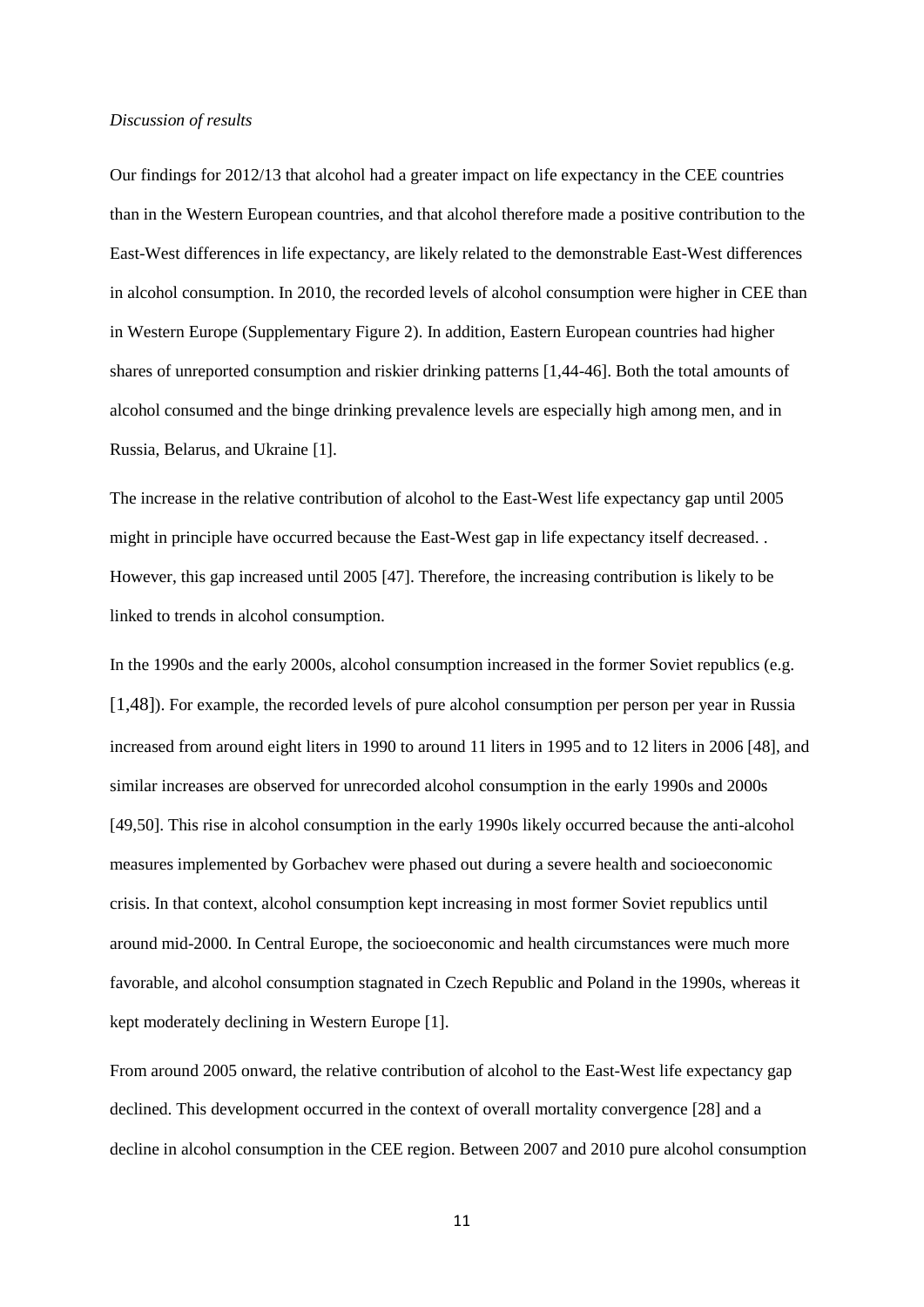per capita dropped in all of the CEE countries analyzed, except in Belarus. Especially in in Russia, Latvia, Estonia, and Hungary these declines were marked, e.g. at or above 10% [51].

These recent declines in alcohol consumption can partly be linked to the implementation starting in the mid-2000s of a range of policies that have proven successful in tackling alcohol abuse: alcohol tax increases in Estonia (2008), Latvia (2006, 2009), Lithuania (2008, 2009) [23], and Ukraine (2009) [52]; the enactment of a federal law regulating the production and sale of ethyl alcohol in Russia (2005) [48,53]; and the adoption of the third program of alcoholism prevention in Belarus (2011) [48]. Alcohol-related policies cannot be the only factor though. That is, in some CEE countries (such as Russia and Belarus) the decline in alcohol consumption had started before these policies were implemented [48]. In addition, the economic crisis of 2008 might have affected alcohol consumption. According to studies conducted in Ukraine and the Baltic states, the recession may have contributed to declines to alcohol consumption and attributable mortality, because alcohol became less affordable [50]. However, a recent review showed that economic crises can affect alcohol consumption in many different ways [54]. More research is needed to completely unravel the causes behind the recent declines in alcohol consumption in CEE countries.

### *Conclusion*

Despite some important data limitations, we showed that alcohol consumption contributed substantially to the East-West life expectancy gap in Europe, especially among those populations characterized by riskier patterns of drinking: namely, men in Russia, Belarus, and Ukraine. Furthermore, alcohol contributed to both the diverging (1990-2005) and the converging (2005 onwards) mortality trends in Europe. The implementation of alcohol-related policies in the CEE countries may have contributed to the recent convergence in mortality. The further development of preventive alcohol policies is needed to ensure that life expectancy levels further increase in the CEE countries and become more equal across Europe.

### **Funding**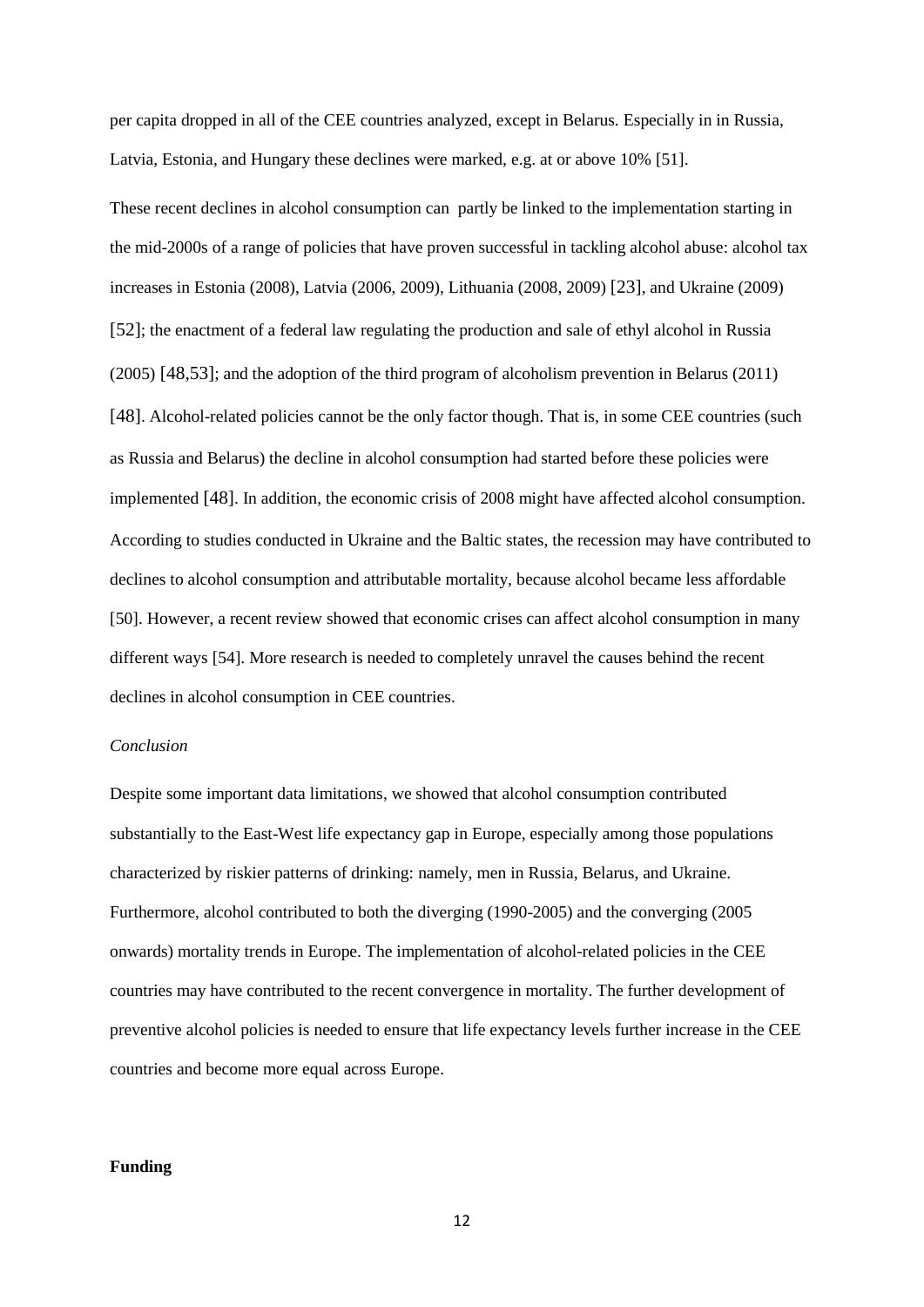This work was supported by the Netherlands Organisation for Scientific Research (NWO) in connection with the research program "Smoking, alcohol, and obesity, ingredients for improved and robust mortality projections" [grant number 452-13-001]. See [www.futuremortality.com.](http://www.futuremortality.com/)

## **Acknowledgements**

The authors are grateful to Vladimir M. Shkolnikov (Max Planck Institute for Demographic Research, Rostock, Germany) for his useful comments on an earlier version of this work. We acknowledge Max Griswold (Institute for Health Metrics and Evaluation, Seattle, USA) for discussing and providing detailed insights on the alcohol-attributable mortality estimates from the Global Burden of Disease Study 2013.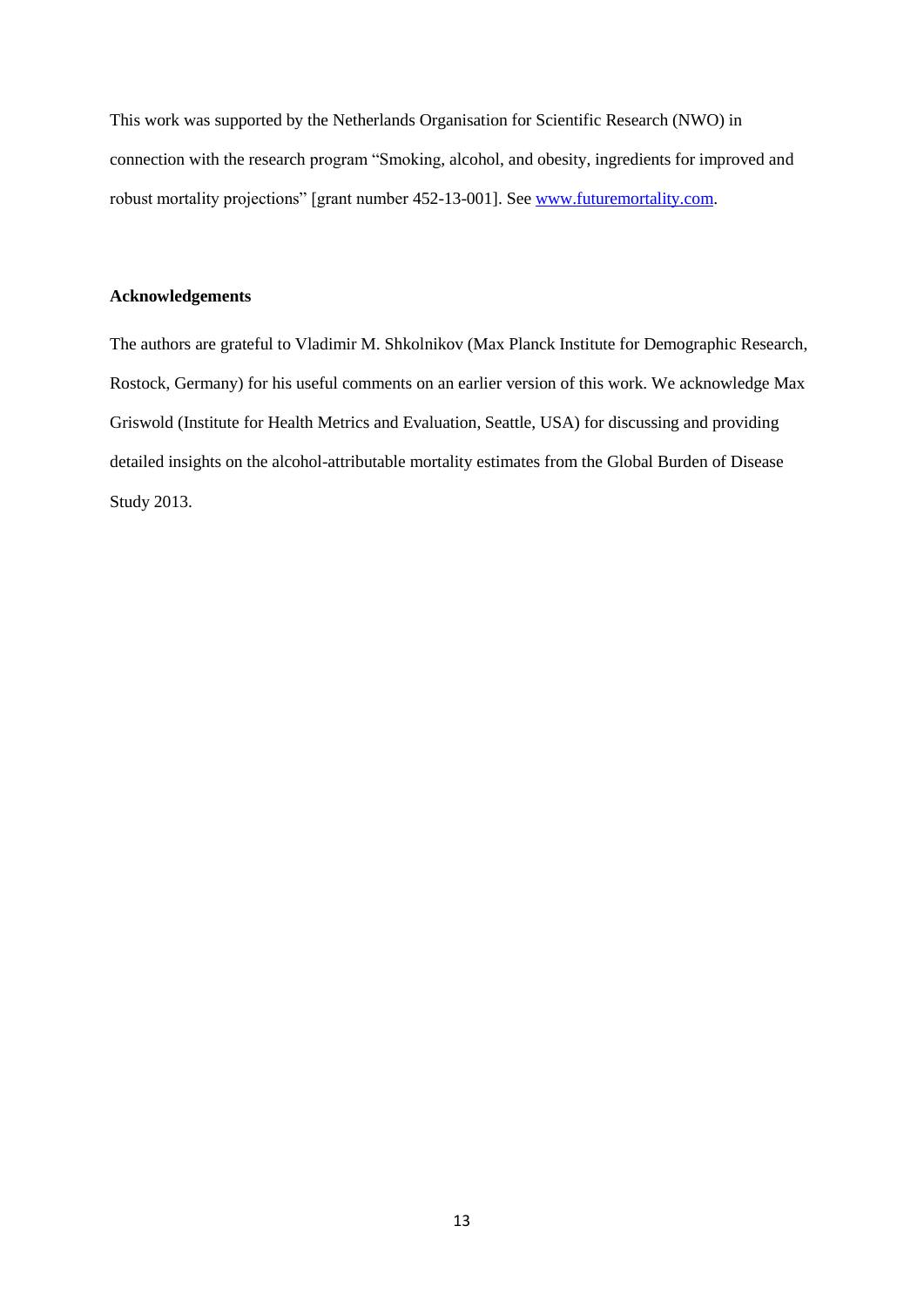# **References**

1. World Health Organization Global Status Report on Alcohol and Health-2014. Geneva, Switzerland: World Health Organization; 2014.

2. Mladovsky P, Allin S, Masseria C. Health in the European Union: trends and analysis. : WHO Regional Office Europe; 2009.

3. Franco S. Tackling Harmful Alcohol Use Economics and Public Health Policy: Economics and Public Health Policy. : OECD Publishing; 2015.

4. Rehm J, Zatonksi W, Taylor B, Anderson P. Epidemiology and alcohol policy in Europe. Addiction 2011;106 Suppl 1:11-19.

5. World Health Organization. Status report on alcohol and health in 35 European countries 2013. Copenhagen, Denmark: World Health Organization 2013.

6. Zatoński W. Closing the health gap in the European Union. : Warsaw: Maria Sklodowska-Curie Memorial Cancer Center and Institute of Oncology, 2008.

7. Leon DA. Trends in European life expectancy: a salutary view. Int J Epidemiol 2011;40:271-277.

8. Meslé F, Vallin J, Andreyev Z. Mortality in Europe: the divergence between east and west. Population (english edition) 2002:157-197.

9. Vallin J, Meslé F. Convergences and divergences in mortality: A new approach of health transition. Demographic research 2004;2:11-44.

10. Vallin J. Inequalities in Life Expectancy Between and Within European Countries. , The Demography of Europe: Springer, 2013: 139-173.

11. Zaridze D, Brennan P, Boreham J, Boroda A, Karpov R, Lazarev A, et al. Alcohol and causespecific mortality in Russia: a retrospective case–control study of 48 557 adult deaths. The Lancet 2009;373:2201-2214.

12. Powles JW, Zatonski W, Vander Hoorn S, Ezzati M. The contribution of leading diseases and risk factors to excess losses of healthy life in eastern Europe: burden of disease study. BMC Public Health 2005;5:1.

13. Bobak M, Malyutina S, Horvat P, Pajak A, Tamosiunas A, Kubinova R, et al. Alcohol, drinking pattern and all-cause, cardiovascular and alcohol-related mortality in Eastern Europe. Eur J Epidemiol 2016;31:21-30.

14. Pridemore WA. Hazardous Drinking and Violent Mortality Among Males: Evidence from a Population-Based Case-Control Study. Soc Probl 2016;63(4):573-589.

15. Britton A, McKee M. The relation between alcohol and cardiovascular disease in Eastern Europe: explaining the paradox. J Epidemiol Community Health 2000;54:328-332.

16. Leon DA, Shkolnikov VM, McKee M, Kiryanov N, Andreev E. Alcohol increases circulatory disease mortality in Russia: acute and chronic effects or misattribution of cause? Int J Epidemiol 2010;39:1279-1290.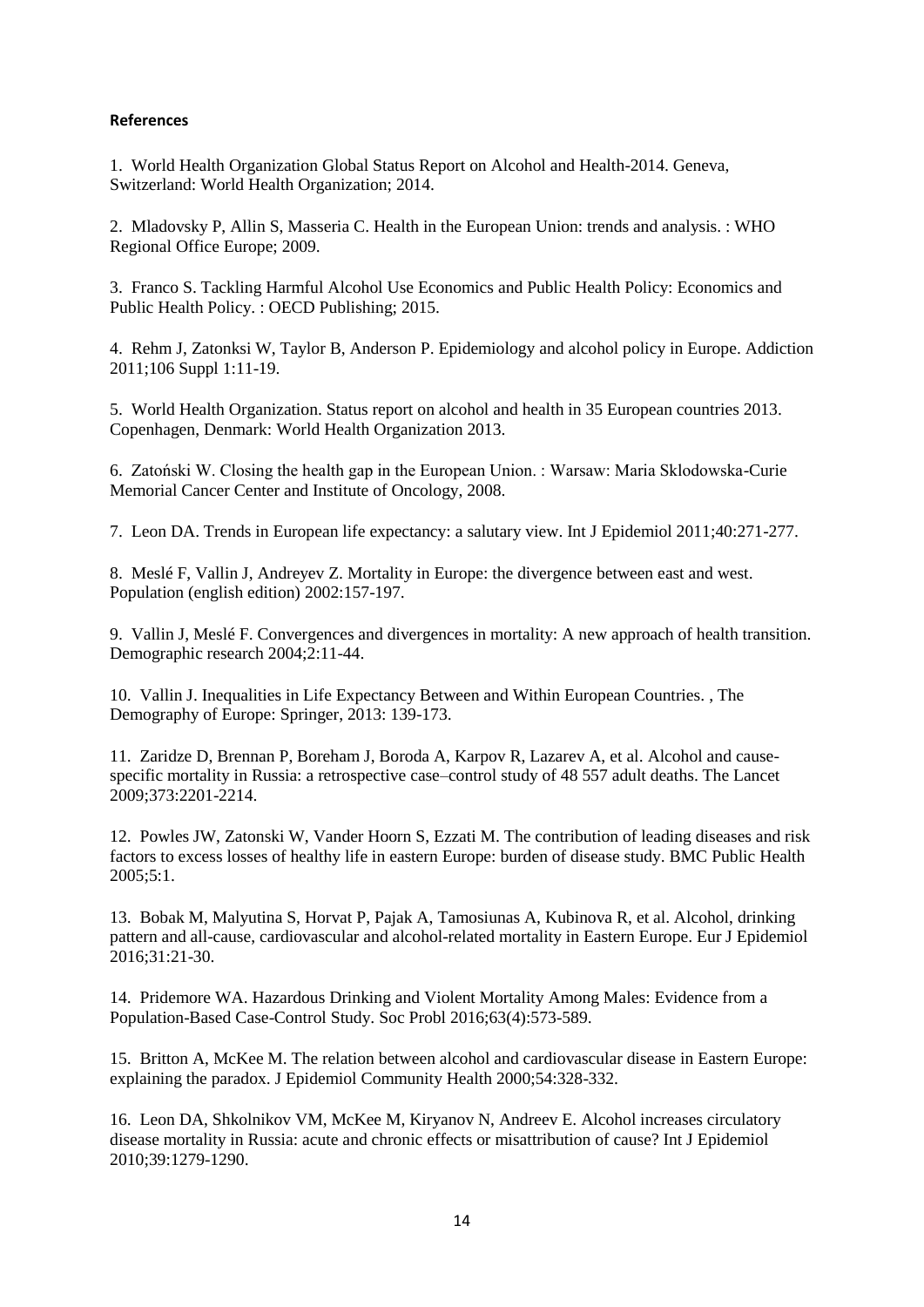17. Karanikolos M, Leon DA, Smith PC, McKee M. Minding the gap: changes in life expectancy in the Baltic States compared with Finland. J Epidemiol Community Health 2012;66:1043-1049.

18. Shkolnikov VM, Cornia GA, Leon DA, Meslé F. Causes of the Russian mortality crisis: evidence and interpretations. World Dev 1998;26:1995-2011.

19. Shkolnikov V, McKee M, Leon DA. Changes in life expectancy in Russia in the mid-1990s. The Lancet 2001;357:917-921.

20. Shkolnikov VM, Andreev EM, Leon DA, McKee M, Meslé F, Vallin J. Mortality reversal in Russia: the story so far. Hygiea Internationalis 2004;4:29-80.

21. Leon DA, Chenet L, Shkolnikov VM, Zakharov S, Shapiro J, Rakhmanova G, et al. Huge variation in Russian mortality rates 1984–94: artefact, alcohol, or what? The lancet 1997;350:383-388.

22. Anderson P, Baumberg B. Alcohol in Europe. : London: Institute of Alcohol Studies; 2006.

23. Jasilionis D, Meslé F, Shkolnikov VM, Vallin J. Recent life expectancy divergence in Baltic countries. European Journal of Population/Revue européenne de Démographie 2011;27:403-431.

24. Martikainen P, Mäkelä P, Peltonen R, Myrskylä M. Income differences in life expectancy: the changing contribution of harmful consumption of alcohol and smoking. Epidemiology 2014;25:182- 190.

25. Popova S, Rehm J, Patra J, Zatonski W. Comparing alcohol consumption in central and eastern Europe to other European countries. Alcohol Alcohol 2007;42:465-473.

26. Leon DA, Saburova L, Tomkins S, Andreev E, Kiryanov N, McKee M, et al. Hazardous alcohol drinking and premature mortality in Russia: a population based case-control study. The Lancet 2007;369:2001-2009.

27. Rechel B, Roberts B, Richardson E, Shishkin S, Shkolnikov VM, Leon DA, et al. Health and health systems in the Commonwealth of Independent States. The Lancet 2013;381:1145-1155.

28. Muszyńska M, Janssen F. The concept of the Equivalent Length of Life for quantifying differences in age-at-death distributions across countries. Genus 2016;72:6.

29. Global Burden of Disease Study 2013. Global Burden of Disease Study 2013 (GBD 2013) Results by Location, Cause, and Risk Factor. Seattle, United States: Institute for Health Metrics and Evaluation (IHME), 2016.

30. GBD 2013 Risk Factors Collaborators, Forouzanfar MH, Alexander L, Anderson HR, Bachman VF, Biryukov S, et al. Global, regional, and national comparative risk assessment of 79 behavioural, environmental and occupational, and metabolic risks or clusters of risks in 188 countries, 1990-2013: a systematic analysis for the Global Burden of Disease Study 2013. Lancet 2015;386:2287-2323.

31. Agardh EE, Danielsson AK, Ramstedt M, Ledgaard Holm A, Diderichsen F, Juel K, et al. Alcohol-attributed disease burden in four Nordic countries: a comparison using the Global Burden of Disease, Injuries and Risk Factors 2013 study. Addiction 2016;111:1806-1813.

32. Human Mortality Database. University of California, Berkeley (USA), and Max Planck Institute for Demographic Research (Germany). Available at http://www.mortality.org (data downloaded on May 14th, 2016).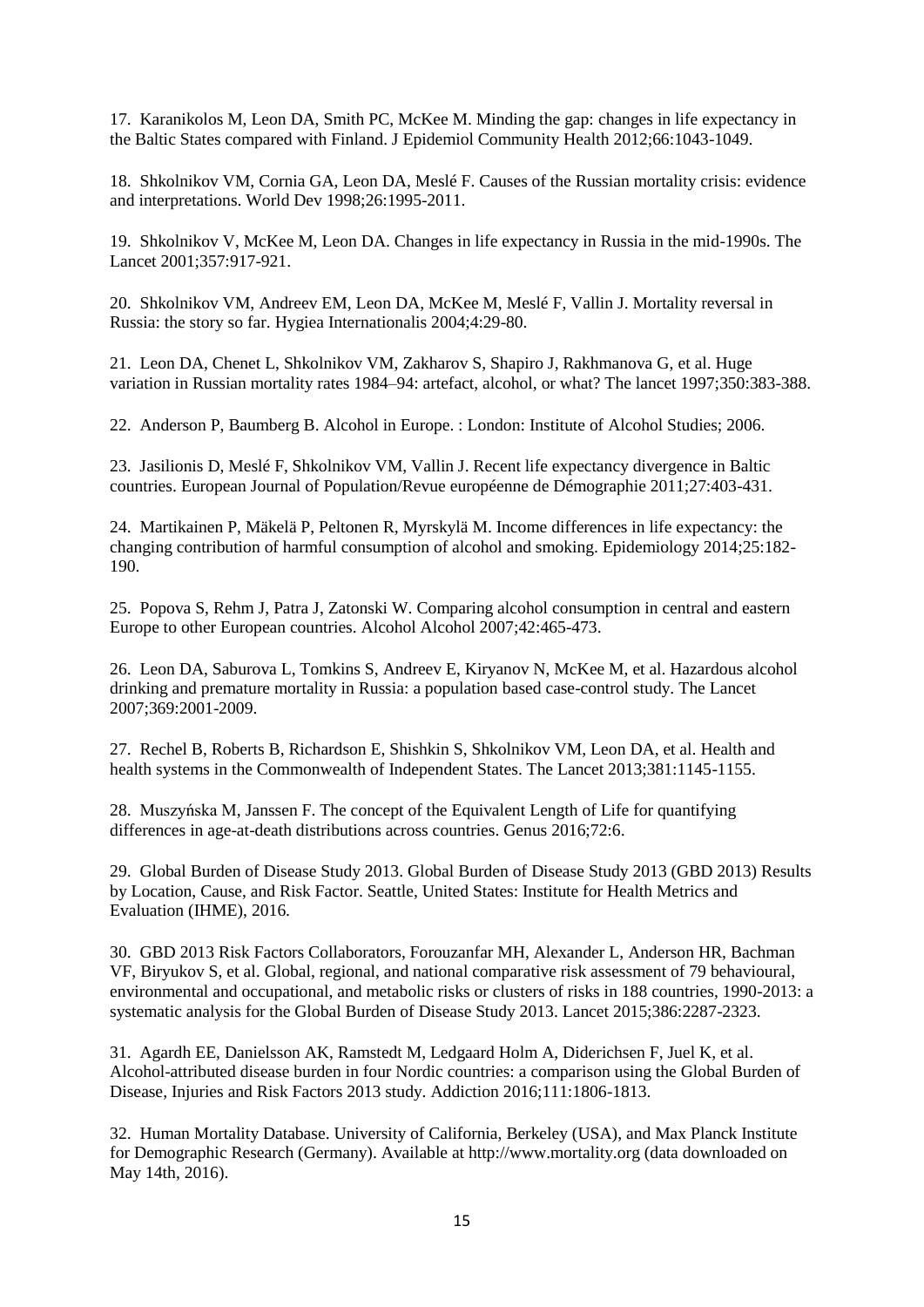33. Preston SH, Heuveline P, Guillot M. Demography. Measuring and modeling population process. Oxford: Blackwell; 2001.

34. Andreev EM, Shkolnikov VM, Begun AZ. Algorithm for decomposition of differences between aggregate demographic measures and its application to life expectancies, healthy life expectancies, parity-progression ratios and total fertility rates. Demographic Research 2002;7:499-522.

35. R Core Team (2016). R: A language and environment for statistical computing. R Foundation for Statistical Computing, Vienna, Austria. URL [https://www.R-project.org/.](https://www.r-project.org/)

36. RStudio Team (2015). RStudio: Integrated Development for R. RStudio, Inc., Boston, MA URL [http://www.rstudio.com/.](http://www.rstudio.com/)

37. Barbieri M, Wilmoth JR, Shkolnikov VM, Glei D, Jasilionis D, Jdanov D, et al. Data Resource Profile: The Human Mortality Database (HMD). Int J Epidemiol 2015;44:1549-1556.

38. Wilmoth JR, Andreev K, Jdanov D, Glei DA, Boe C, Bubenheim M, et al. Methods protocol for the human mortality database. University of California, Berkeley, and Max Planck Institute for Demographic Research, Rostock.URL: [http://mortality.org](http://mortality.org/) [version 31/05/2007] 2007;9:10-11.

39. Corrao G, Bagnardi V, Zambon A, Arico S. Exploring the dose-response relationship between alcohol consumption and the risk of several alcohol-related conditions: a meta-analysis. Addiction 1999;94:1551-1573.

40. Guerin S, Laplanche A, Dunant A, Hill C. Alcohol-attributable mortality in France. Eur J Public Health 2013;23:588-593.

41. Rey G, Jougla E. Are alcohol-attributable mortality estimates reliable? Eur J Public Health 2014;24:3-4.

42. Shield KD, Rehm J. Russia-specific relative risks and their effects on the estimated alcoholattributable burden of disease. BMC Public Health 2015;15:482.

43. Popova S, Rehm J, Patra J, Zatonski W. Comparing alcohol consumption in central and eastern Europe to other European countries. Alcohol Alcohol 2007;42:465-473.

44. Szucs S, Sarvary A, McKee M, Adany R. Could the high level of cirrhosis in central and eastern Europe be due partly to the quality of alcohol consumed? An exploratory investigation. Addiction 2005;100:536-542.

45. Mäkelä P, Gmel G, Grittner U, Kuendig H, Kuntsche S, Bloomfield K, et al. Drinking patterns and their gender differences in Europe. Alcohol Alcohol Suppl 2006;41:i8-18.

46. Mackenbach JP. Convergence and divergence of life expectancy in Europe: a centennial view. Eur J Epidemiol 2013;28:229-240.

47. Grigoriev P, Andreev EM. The Huge Reduction in Adult Male Mortality in Belarus and Russia: Is It Attributable to Anti-Alcohol Measures? PLoS One 2015;10:e0138021.

48. Nemtsov AV. Alcohol‐related human losses in Russia in the 1980s and 1990s. Addiction 2002;97:1413-1425.